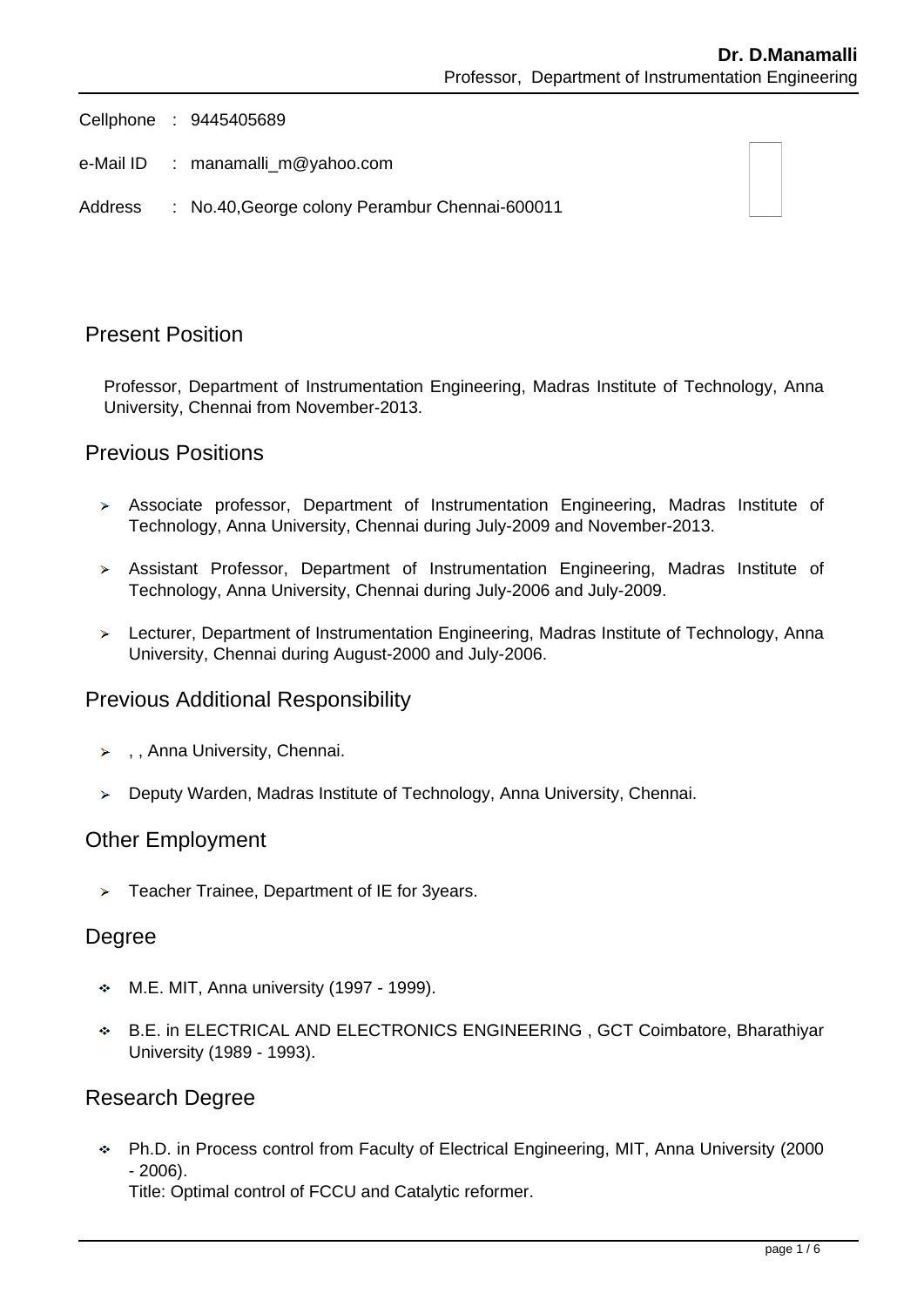## Area of Specialisation

 $\triangleright$  Process control

# Membership in Professional Organization

 $>$  ISTE.ISA

# Research Guidance

| Number of Ph.D Scholars Guided                     | : 6       |
|----------------------------------------------------|-----------|
| Number of Ph.D Scholars Guiding                    | :4        |
| Number of M.S (By Research) Students Guided        | : 1       |
| Number of M.E./ M.Tech. Projects Guided            | :30       |
| Number of M.E./ M.Tech. Projects Guiding           | $\cdot$ 2 |
| Number of Ph.D Scholars Guided as Joint-Supervisor | : 1       |

Papers Published in Journals

Research Papers Published in International Journals : 20 Research Papers Published in National Journals : 0

- 1. D.Manamalli,P.Kanagasabapathy and K.Dhivya, "'Optimal control of catalytic reformer using Artificial Neural networks", Chemcial engineering Communication,
- 2. D.Manamalli,P.Kanagasabapathy, "Fuzzy logic Control of Catalytic Reformer", Asian-Pacific Journal of Chemical Engineering, Vol. 3, pp. 46-56
- 3. S.Ewins Pon Pushpa & D.Manamalli, "Utilization Bound Scheduling analysis for work conserving non-preemptive Uniprocessor Architecture using UML-RT", Modelling and Simulation in Engineering, published by Hindawi.
- 4. D. Manamalli, P.Kanagasabapathy and D.Vasanthi, " Optimization of Fluidized catalytic Cracking Unit(FCCU)(2005)", Advancement on Modeling and simulation techniques in Enterprises, Vol. 66, pp. 1-18 (2005).
- 5. D. Manamalli and K. Dhivya, "Intelligent optimal control schemes applied to Catalytic reforming unit", Engineering Simulation, Vol. 6, pp. 37-43 (2005).
- 6. Rames C Panda, V.Vijayan, V.Sujatha, P.Deepa, D.Manamalli, "Parameter estimation of integrating and time delay processes using single relay feedback test", ISA Transaction, Vol. 50, Issue 529, (2011).
- 7. P. Deepa, Panda RC & D. Manamalli, "Auto-Tuning of Fuzzy PI Controller for Liquid Level in Spherical Tank System", European Journal of scientific research, published by European Journal Inc. Vol. 92, Issue 1, pp. 76-84 (2012).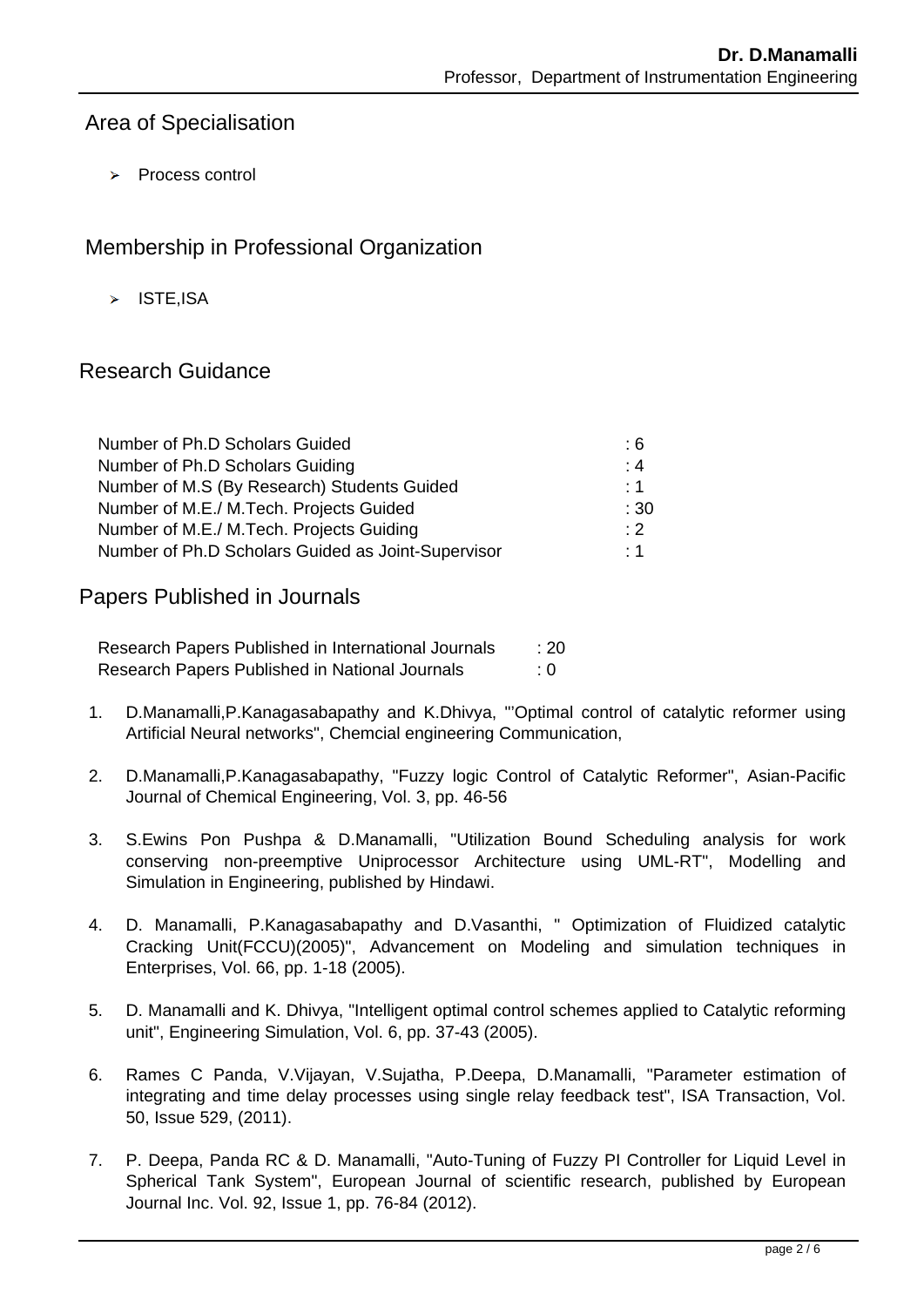- 8. S. Ewins Pon Pushpa and D.Manamalli, " Unified Modeling approach for traffic at actuated signals using UML- RT ", Modelling and Simulation, Vol. 32, Issue 2, pp. 111-118 (2012).
- 9. "Control of Liquid Level in spherical tank using Auto-Tuned Fuzzy PI Controller", Wulfenia Journal Klagenfurt, Austria, Vol. 20, Issue 6, pp. 343-354 (2013).
- 10. S.Vijayalaksmi, D.Manamalli &T.Narayani, "Model Identification for Industrial Coal Fired Boiler Based on Linear Parameter Varying Method", Engineering and Technology, Vol. 5, Issue 5, (2013).
- 11. D.Manamalli&S. Kanagalakshmi, "Design of Multimodel based PID controller for Injection Molding machine", Trends in Industrial Measurements & automation (TIMA-2013) , (2013).
- 12. S.Ewins Pon Pushpa & D.Manamalli, "A platform independent model for MPSoC scheduling using UML-RT", Software Engineering, Vol. 1, Issue 1, pp. 17-20 (2013).
- 13. S.Vijayalakshmi and D.Manamall, "LPV Modeling and Performance Analysis of Boiler Drum using IMC-PI ControllerJournal", Applied mechanics and Materials , Vol. 415, pp. 117-121. (2013).
- 14. "Multiloop PI Controller Tuning for Maximum Gasoline Yield in an Industrial Catalytic Cracking Unit ", Modeling and Simulation, (2013).
- 15. S.Kanagalakshmi, D.Manamalli, M.Mohamed Rafiq,, "1. , Dr.D. Manamalli, "Design of Multimodel based MPC and IMC control schemes applied to injection molding machine", International Journal of Engineering & Technology,", International Journal of Engineering & Technology, pp. pp.82-92 (2014).
- 16. P.Dhinakaran D.Manamalli, "Control of Permanent Magnet DC Motor by Receding Horizon Control and Coefficient Diagram Method", International Journal of Applied Engineering Research, Vol. 10, Issue 715, (2015).
- 17. P.Dhinakaran D.Manamalli, "Novel Strategies in the Model Based Optimization and Control of Permanent Magnet DC Motors", Computers and Electrical Engineering , Vol. 44, Issue 34, (2015).
- 18. S.Kanagalakshmi, D.Manamalli, M.Mohamed Rafiq, "Implementation of Multimodel-Based PID and Intelligent Controller for Simulated and Real-Time Temperature Control of Injection Molding Machine", Chemical Engineering Communications , published by Taylor&Francis. Vol. 203, pp. & 452-462 (2016).
- 19. "Synthesis of Fuzzy Sliding Mode Controller for Liquid Level Control in Spherical Tank", Systems & control, Cogent Engineering,, Vol. 3, (2016).
- 20. S.Ewins Pon Pushpa, D.Manamalli,, "Optimum inter-release time analysis for non-Preemptive periodic task set", International Journal of Modelling and Simulation, Vol. 3, (2017).

Papers Presented in Programmes

| Research Papers Presented in International Programmes | :14 |
|-------------------------------------------------------|-----|
| Research Papers Presented in National Programmes      |     |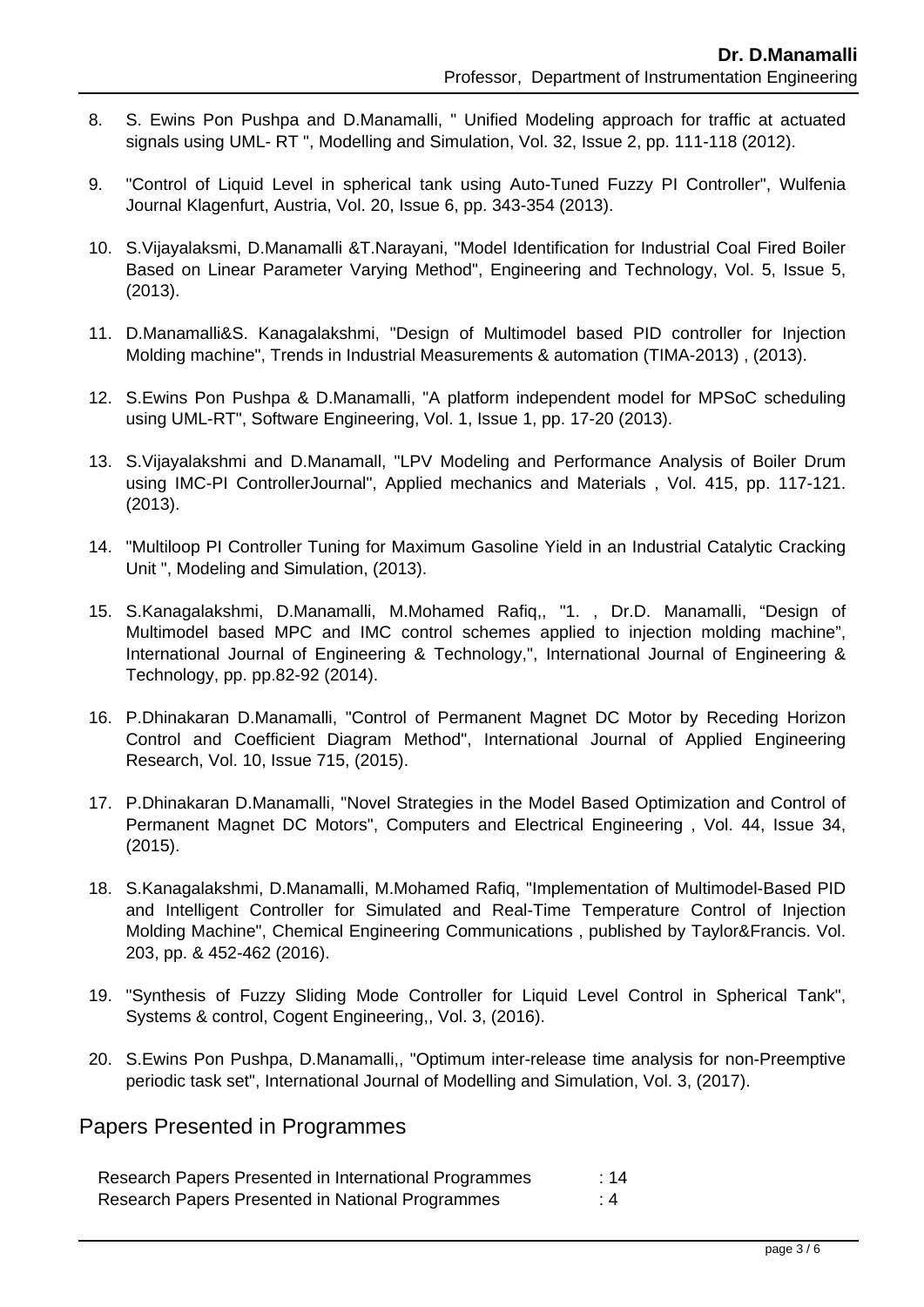- 1. P.Deepa Panda RC & D. Manamalli, "Liquid Level Control in a Spherical Tank', Proc. Of International Conference" presented in a International level conference on Chemcon-2009, India .
- 2. Panda R C &D. Manamalli , "ANFIS based Liquid Level Controller for a Spherical tank" presented in a International level conference on Chemcon-2011, India .
- 3. A.Malarkodi, G.Latha, D.Manamalli & G.Kavitha, "Acoustic Scattering of Underwater Targets" presented in a International level conference on SYMPOL, India .
- 4. D.Manamalli & S.Kanagalakshmi, "Fuzzy modeling of Catalytic Naphtha reformer using Takagi-Sugeno method" presented in a National level conference on Process control and automation, organised by Cresent Enginnering college, India .
- 5. M.Mythili,Madivadani & D.Manamalli, "Dynamic yield modeling and control of FCCU for the study of reactor temperature effect on gasoline yield" presented in a National level conference on MMASC-2012 , organised by Coimbatore Institute of Technology, India .
- 6. S. Ewins Pon Pushpa and D. Manamalli , "A Platform Independent Model for Adaptive Traffic Control Using UML – RT" presented in a International level conference on Process Automation, Control and Computing PACC 2011 , organised by Coimbatore Institute of Technology, India .
- 7. S. Ewins Pon Pushpa and D. Manamalli , "Analysis of Inter-release Time for Non-preemptive Periodic Tasks on Uniprocessor using UML-RT" presented in a International level conference on Trends in Industrial Measurements and Automation (TIMA-2013), organised by Madras Institute of Technology,Anna University,Chennai, India .
- 8. S. Ewins Pon Pushpa and D. Manamalli , "'A platform independent model for MPSoC scheduling using UML-RT" presented in a International level conference on Software and Computing Technology (ICSET 2012), Malaysia .
- 9. M.Mythily, D.Manamalli & P.Manikandan , "Dynamic Modeling, Simulation and Multivariable Control Strategy Applied To Catalytic Cracking Unit" presented in a International level conference on Process automation, control and computing (IEEE - PACC 2011) , organised by Coimbatore Institute of Technology, India from 20-Jul-2011 to 22-Jul-2011.
- 10. S.Vijayalaksmi,Dr.D.Manamalli & T.Narayani, "Identification of Industrial Boiler Furnace using Linear Parameter Varying Model" presented in a International level conference on Intelligent systems and control from 04-Jan-2013 to 05-Jan-2013.
- 11. M.Mythily & D.Manamalli, "Investigation on closed loop response of FCCU for gasoline Maximization" presented in a International level conference on Global Challenges, Strategies and Solutions in Engineering, Business & Disaster Management, organised by Noorul Islam University, India from 08-Mar-2013 to 09-Mar-2013.
- 12. S.Vijayalaksmi,Dr.D.Manamalli & Karthiga, "Modelling and Heuristic Control Scheme for Boiler Drum" presented in a International level conference on Recent Trends in Instrumentation and Control , organised by Madras Institute of Technology , India from 22-Mar-2013 to 23-Mar-2013.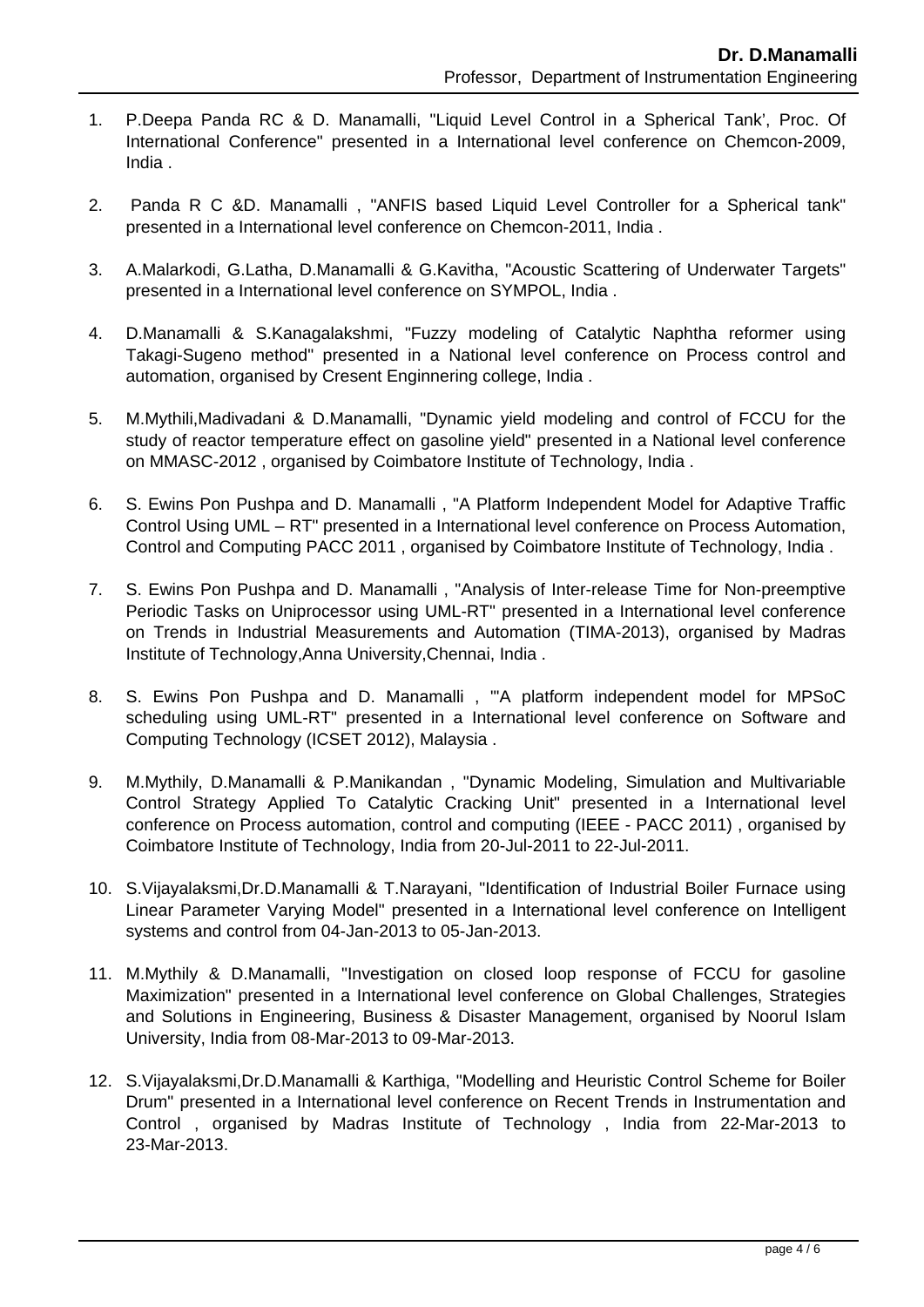- 13. S.Vijayalaksmi,Dr.D.Manamalli & G.PalaniKumar, , "Experimental Verification of LPV Modelling And Control for Conical Tank System" presented in a International level conference on IEEE International Conference on Industry Electronic Application, organised by Swinburne University of Technology, Australia from 19-Jun-2013 to 21-Jun-2013.
- 14. D.Manamalli & S. Kanagalakshmi, "Real time Implementation of Multimodel Based PID and Fuzzy controller for Injection molding machine" presented in a International level conference on Proceedings of 10th IFAC International symposium on Dynamics and Control of Process systems, India from 18-Dec-2013 to 20-Dec-2013.
- 15. M.Mythily & D.Manamalli, "Gasoline Maximization through Generalized Predictive Control in Catalytic Cracking Unit " presented in a International level conference on Proceedings of the International conference on Trends in Industrial Measurements & automation (TIMA-2013) , organised by Madras Institute of Technology , India from 22-Dec-2013 to 24-Dec-2013.
- 16. D.Manamalli & S. Kanagalakshmi, "Design of Multimodel based PID controller for Injection Molding machine" presented in a International level conference on Proceedings of the International conference on Trends in Industrial Measurements & automation (TIMA-2013), organised by Madras Institute of Technology , India from 22-Dec-2013 to 24-Dec-2013.
- 17. M.Mythily & D.Manamalli, "Effect of Independent Variables on the Maximization of Gasoline Yield and Closed loop studies in Catalytic Cracking Unit" presented in a National level conference on Industrial Technology, organised by Bannari Amman Institute of Technology, India from 26-Feb-2014 to 27-Feb-2014.
- 18. D.Manamalli & Chanrika, "Maximization of power in photovoltaic system using MPPT Algorithm" presented in a National level conference on Industrial Technology, organised by Bannariamman Institute of Technology, India from 26-Feb-2014 to 27-Feb-2014.

## Programme Organized

- 1. National level Short Course on "Adanced Instrumentation system applied to Thermal power plant" .
- 2. Co ordinator, National level workshop on "OPEN MODELICA" from 28-Apr-2011.
- 3. National level Short Course on "Distributed digital Control System" from 13-Nov-2011.
- 4. Co ordinator, National level Short Course on "Instrumentation in Petrochemical Industry" from 03-Jun-2014 to 09-Jun-2013.
- 5. Co-ordinator, National level conference on "Recent trends in Instrumentation and Control" from 18-Mar-2016 to 19-Mar-2016.

### Programme Attended

- 1. Participated in a National level workshop on "Virtual Instrumentation." organized by Madras institue of Technology, India from 02-Mar-2007 to 03-Mar-2007.
- 2. Attended a National level Short Course on "CS3000 Fundamentals & Engineering" organized by Yokogawa India Ltd., India from 14-May-2007 to 18-May-2007.